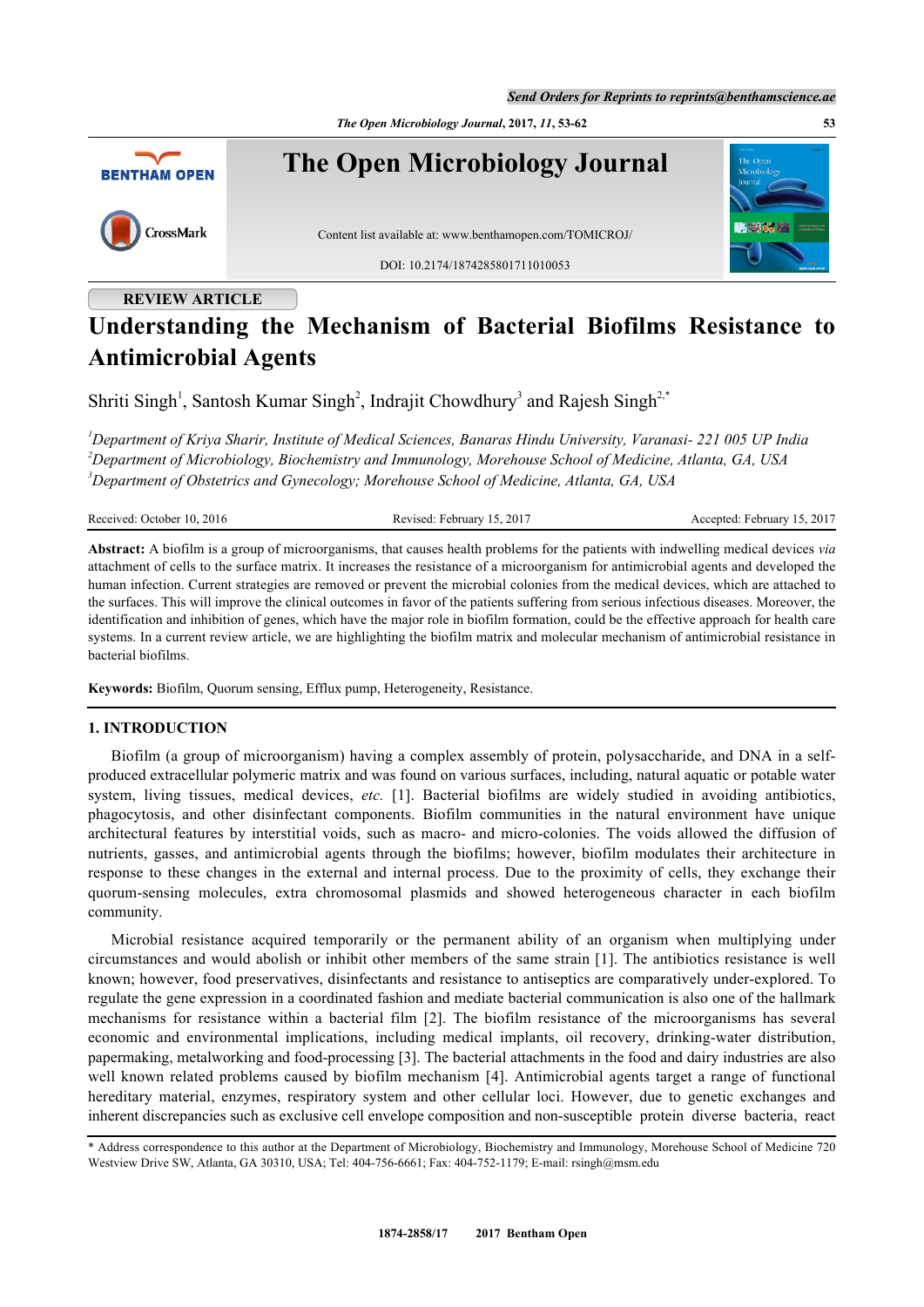differently to bactericides. Bacterial biofilm has increased antibiotic resistance and involved in many persistent diseases. Inside biofilm, several mechanisms confer the multi-factorial resistance to antibiotics. In this review, we are highlighting the molecular mechanism of biofilm and the role of the matrix for antimicrobial resistance.

## **2. RESISTANCE MECHANISMS OF BIOFILM**

#### **2.1. Capsules or Glycocalyx:**

Glycocalyx is an integral part of the biofilms, and its thickness varied from 0.2 to 1.0μm [[5\]](#page-5-4) and was reported in both gram-positive and gram-negative bacteria [[6\]](#page-5-5). Glycocalyx using electrostatic, Van Der Waal and hydrogen bonds forces for cohesion and adhesion of the biofilm with the solid surface [\[7](#page-5-6)] and that help in maturation of biofilm [[8\]](#page-5-7). The composition of glycocalyx is flexible and regulated with biofilm growth that supports pathogenic bacteria to survive in extreme adverse host environment[[9\]](#page-6-0). The components of the biofilm capsules such as glycoprotein and polysaccharides are influenced by in different environmental conditions. The resistance of bacteria against antibiotics and other components of antimicrobial agents are supported by glycocalyx matrix. Interestingly, glycocalyx layer accumulates antibacterial molecule up to 25% of its weight. The adsorption sites of the matrix limit the transportation of biocides and served an adherent for exoenzymes [[10](#page-6-1)]. The exoenzymes protect the motility of particular agents of antibacterial activity and provide a source of substrate for biocide metabolite degradation that resulted slowing down the activity of susceptible drugs [[11,](#page-6-2) [12\]](#page-6-3).

## **2.2. Enzyme-Mediated Resistance**

The transformation of bactericide to the nontoxic form is mediated by enzymes that provide resistance to biofilm. Few species of bacteria reported for degradation of the toxic compounds such as aromatic, phenolic and other heavy metals (nickel, cadmium, mercury, antimony, silver, copper, zinc, lead, cobalt, *etc.* [\[13](#page-6-4)]. Detoxification usually occurs by enzymatic reduction of ions and metal resistance genes. The presence of heavy metals induced the broader spectrum of resistant phenotype [[14\]](#page-6-5).

## **2.3. Heterogeneity in Metabolism and Growth Rate**

The heterogeneities in an adapting population increase the chances that at least some individuals meet immediate or future challenges [[15\]](#page-6-6). The growth rate and metabolic activity of the bacteria are affected by the differences in nutrients and oxygen availability within biofilms. The level of bacterial growth and activity inside biofilm was proved by different concentration of metabolic substrates and products [\[16](#page-6-7)]. Clostridia bacterium provides the valuable information for growth and fermentation in different cultivation condition [[17\]](#page-6-8). This leads to heterogeneity of microbial population. The metabolic activities of cells were promoted by nutrients and oxygen in the periphery region of biofilm, which supports to bacteria in proliferation. In contrast, due to poor diffusion of nutrients, limits the metabolic potential inside niche resulted slowly growing the cells inside the biofilm matrix [\[18](#page-6-9)]. This was performed by the accumulation of guanine nucleotide-guanosine 3,5'-bis-pyro-phosphate (ppGpp) and the decreased level of RNA (tRNA and rRNA) synthesis. The concerning information on metabolic and growth rate heterogeneity of cells comes from the cellular enzyme synthesis within the biofilm [[19](#page-6-10)]. The changes in the bacterial growth cycle influenced the level of enzyme synthesis in proportional to cell mass [[20](#page-6-11)]. In stationary phase or slow growing bacteria cellular enzyme synthesis is arrested [[21\]](#page-6-12). Biocides kill the metabolically active bacteria, whereas at the dormant growth phase, bacteria are less susceptible to the antimicrobial agents and protect them from the antimicrobial action [[22](#page-6-13)]. However, in *E. coli* dormant growth phase synthesizing 1A- dependent ppGpp that suppresses the activity of autolysin and limits the cells anabolic process [\[23\]](#page-6-14). A mutation in *rel*A gene does not affect the growth rate, and such population was more sensitive to antibiotics. The population of *rel*A mutants inhibits peptidoglycan synthesis, which reduced the levels of activity of the bacteria cell wall inhibitors [[24](#page-6-15)]. The increasing tolerance of bacterial biofilms towards antimicrobial agents reinforced the idea of metabolic growth rate heterogeneity. The metabolic activities are controlled by oxygen availability within biofilms. In *Pseudomonas aeruginosa,* bacterial biofilm is killed in pure oxygen when given ciprofloxacin and tobramycin antibiotics, however, reduction of oxygen availability enhanced the antibiotic resistance [\[25](#page-6-16), [26\]](#page-6-17). Bacterial biofilm also increases the level of resistance against antibiotics through expressing specific genes under the anaerobic conditions.

#### **2.4. Phenomenon of Persistence Shown by Cells**

Persisters are the population of antimicrobial agent tolerant cells and are responsible for the severe chronic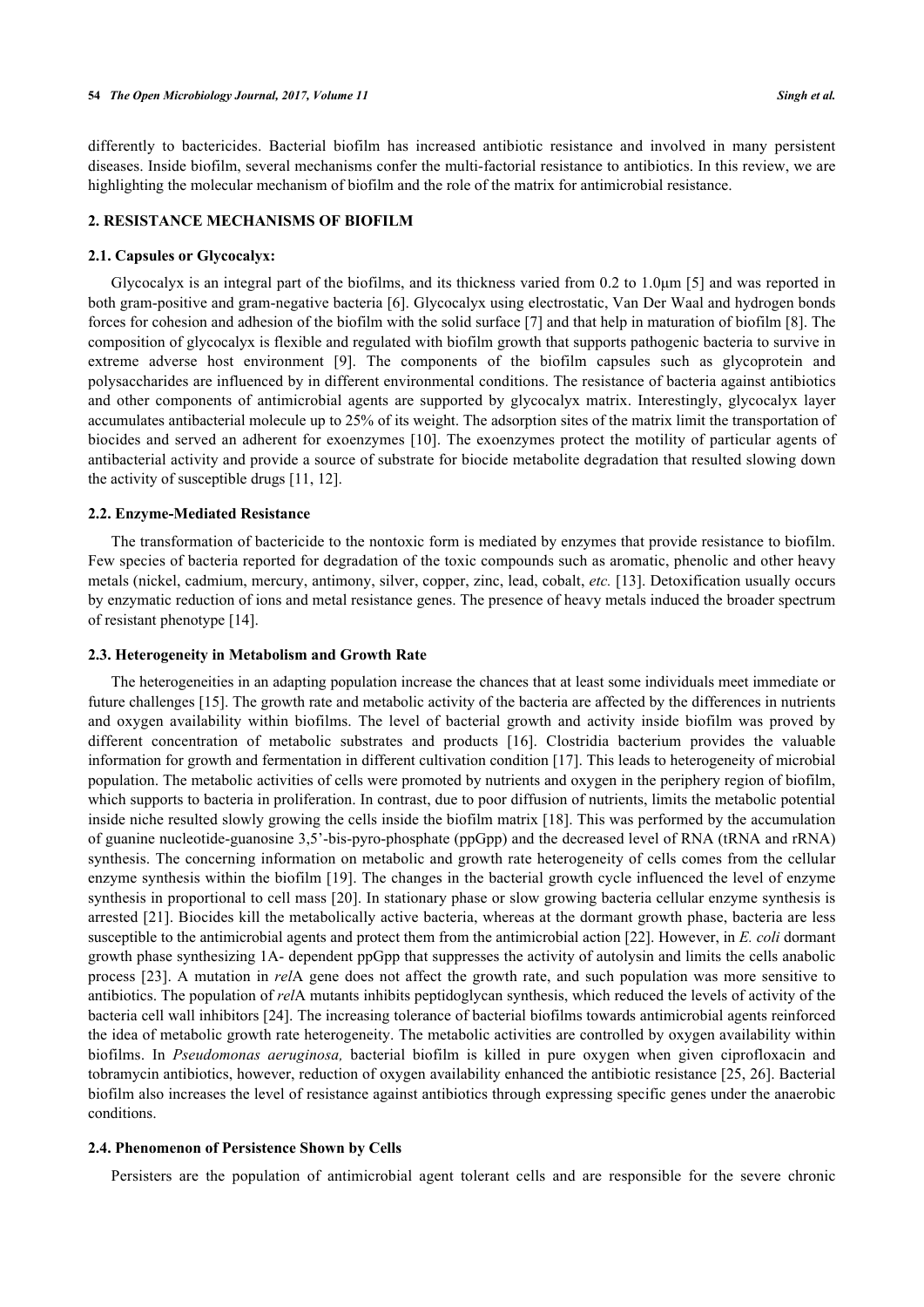infectious disease. The detection of the bacterial strains are the major challenge in clinics. The study on ATP dependent persister formation conclude that lowering the ATP level decreases antibiotic target activity which leads to persister formation [\[27](#page-6-18)]. Bacterial biofilm contains resistant persister cells that exhibit multidrug and bactericidal agent tolerance [\[28](#page-6-19)]. Late growing gram positive or negative bacteria leading to tolerance or persistence, may exhibit to multidrug resistance and antibiotic tolerance.

Persisters cells formation controlled by the growth stages of bacterial communities, which are rapidly propagated and survive in the presence of lethal doses of antimicrobial agents [[29](#page-7-0)]. Stationary phase bacteria produced a high level of persister cells and correlated with the increasing resistance inside biofilm [\[30\]](#page-7-1). The immune system eliminates the antibiotic action inside planktonic population, which is survived by persister cells [\[31\]](#page-7-2). Glycocalyx matrix helps the biofilm persisters to protect the immune system. After termination of the antibiotics in sessile bacterial population, persister cells start again re-inducing the growth of bacterial biofilm [[32\]](#page-7-3). The stages of bacterial growth decided the formation of persisters [[33](#page-7-4)]. One of the studies proves that persisters are in a loss if the stationary phase diluted [\[34\]](#page-7-5). The persisters' formation also depends on the metabolic activity of bacteria [\[35](#page-7-6)] and suggested that persisters are a dormant variant of the wild type, not mutant cells. Interestingly, persisters not responded to bactericidal agent exposure [\[36](#page-7-7)]. Persisters compete for the antibiotic targets for the production of multidrug resistance (MDR) protein [[36\]](#page-7-7). It is noteworthy that antibiotics act as a bactericidal with disrupting the function of target cells, rather than inhibition. Antibacterial compounds were leads to cell damage. The tolerance phenomenon of persisters has also been linked with programmed cell death (PCD) while the action of antimicrobial compounds leads the cell towards damage but not for complete cell death, which indirectly triggers PCD[[35](#page-7-6), [37](#page-7-8)]. Inside biofilm, autolysis is also the most common observation, which is performed by the peptidoglycan hydrolases called as autolysin [[38\]](#page-7-9). Recently, Kirby-Bauer disk diffusion test was studied in late growing bacteria which detect the bacterial resistance and evaluate the level of tolerance by replacing the antibiotic disc impregnated with nutrients [\[39](#page-7-10)].

## **2.5. Metabolic State of the Organisms in the Biofilm**

Biofilm resistance has been explained by the imposition of biofilm-specific growth within biofilm [\[40](#page-7-11)]. The physiological state of cells and the nature of the habitat can lead to considerable variation in the receptiveness of bacteria to bactericides. The limiting availability of nutrients affects the barrier composition and changes the bacterial cell envelope. After biofilm exposure to the inhibitory concentration of bactericides, resistant cell population leads to phenotypic adaptation. The heat or starvation stress in *E.coli* induces expression of resistance to UV light or  $H_2O_2$ . Another example of *Enterococcal* strains, after oxidative stress induction up regulate the expression of antioxidative enzymes and down regulate of prooxidative enzymes [[41\]](#page-7-12). However, resistant phenotype becomes lost upon removal of bactericide. This has been suggested that a limitation of nutrient in biofilm causes to slow-growth and enter in the starved state [\[42](#page-7-13)]. The treatment with antimicrobial agents to biofilm leads to loss of their respiratory action due to their activity near the biofilm-bulk fluid interface. When the cells expanded as high growth rate rich media, the non-growing cells are less vulnerable to a variety of antimicrobial agents [[43\]](#page-7-14).

## **2.6. Genetic Adaptation**

The genetic adaptation is required within biofilm to reduce susceptibility and to adopt the relatively protected and distinct phenotype. The multiple antibiotic resistance (*mar*) operons is a global regulator which controls the expression of various genes in *E. coli* and support multi-drug resistant phenotype includes antibiotics, organic solvents and the other disinfectants [[44](#page-7-15)]. Moreover, *M. tuberculosis* adopts a dormancy state for decades in stressful environmental conditions and unrecognized by anti-TB drugs [\[45\]](#page-7-16). Most of the bacteria are fermentative, produces oxidant degrading and repairing enzymes and exhibit oxidizing stress response. These stress response cells become more resistant to a harmful factor within hours of exposure to sub-inhibitory quantities factor. Several defense genes have been characterized in *E. coli*, encoding catalysts; superoxide dismutases, hydroperoxide reductases, and alkyl glutathione reductases as well as DNA repair enzymes [[46\]](#page-7-17). In addition, various regulatory genes such as*oxyR* and *soxR* have been characterized, which determine intracellular redox potential and activate a stress response when cells are subjected to oxidizing agents.

## **2.7. Quorum Sensing (Cell to Cell Signaling)**

Quorum sensing (QS) is a process of the cell-to-cell interaction that regulates the behavior of bacteria. It depends upon extracellular signal molecules, detection, production, and autoinducers. Reboule *et al.* explore the family of molecules which belongs to natural compound that inhibited QS *via* antagonism of the receptor [[47\]](#page-7-18). The bacteria by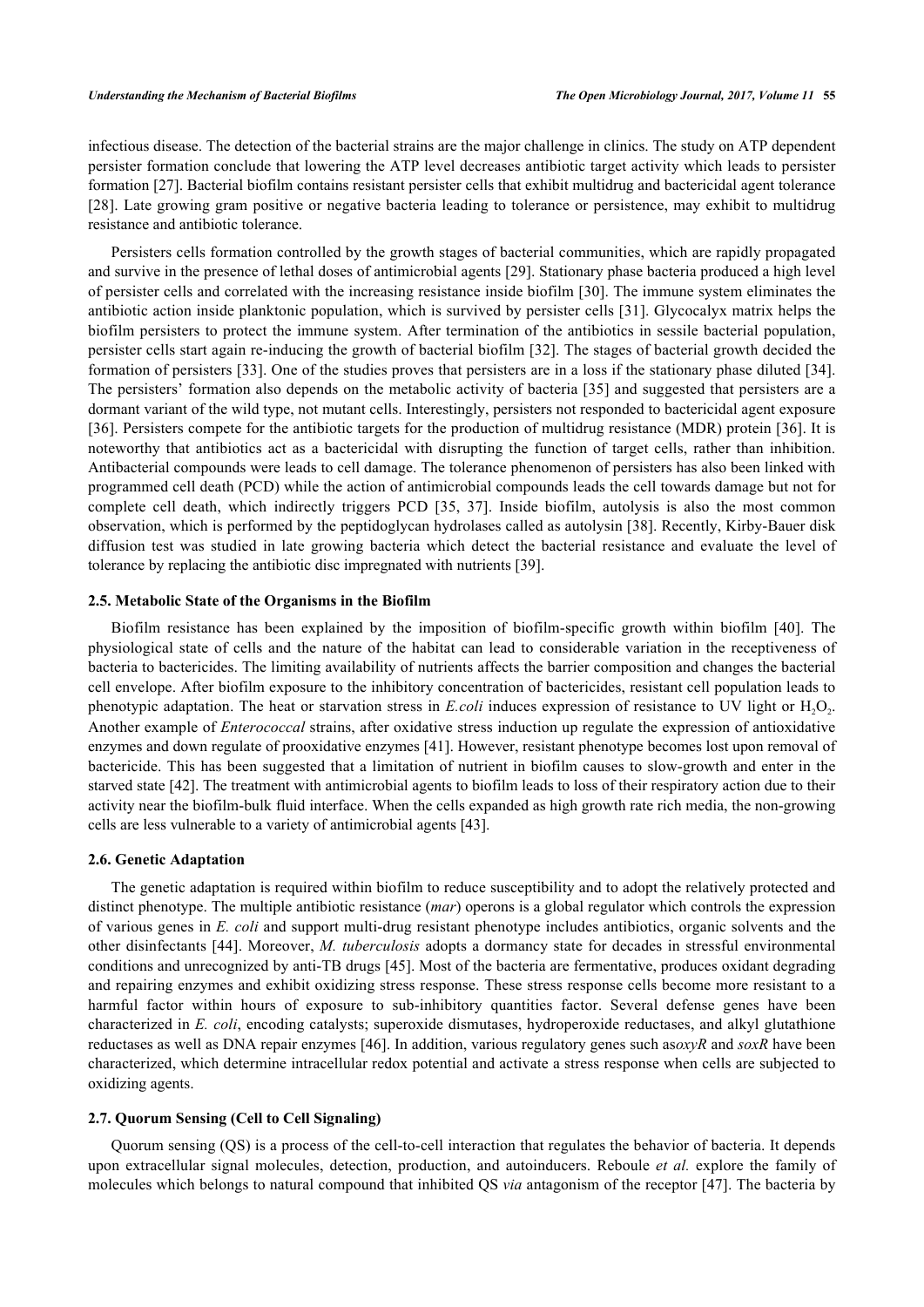induction of a particular set of genes are capable of sensing and responding to increased cell population density [\[48\]](#page-7-19). Quorum sensing includes the production and secretion of an acyl homoserine lactones (AHL), which diffuse through the cell wall from the cell to the medium[[49](#page-7-20)]. In gram-positive bacteria, quorum sensing secretes peptides as signal compounds and a two regulatory system (membrane-bound histidine kinase receptor and an intracellular response regulator) to detect the required changes in gene expression pattern and the peptides [[48\]](#page-7-19). Besides, autoinducers-2 is another form of quorum sensing mechanism. These mechanisms are found in both gram-positive and negative bacteria [\[50](#page-7-21)]. The active cells in bacterial growth influenced by the glycocalyx matrix and degradative enzymes that regulate signaling molecule production such as S-adenosyl methionine and acyl-carrier proteins [[51\]](#page-8-0). The mechanism of quorum sensing also reported in the control of biofilm maturation [\[52](#page-8-1)].

The role of signal molecule-mediated quorum sensing in biofilm formation has been demonstrated in many bacterial species. Quorum sensing systems influence the heterogeneous architecture of biofilm for the regulation of the degradative enzymes synthesis. Moreover, in suitable nutrient supply and environment, the expression of quorum sensing mediated phenotype is crucial in the cell migration and also protects from the deleterious environment of new modes of growth [\[53](#page-8-2)]. In Aeromonads, three QS regulate the expression of a function including biofilm formation, motility, and virulence and harbor the differences in other influences [\[47](#page-7-18)]. Signaling mechanism from cell-to-cell in *Pseudomonas aeruginosa*, controls the expression of superoxide dismutase and catalase genes, which mediate the resistance to hydrogen peroxides [\[53](#page-8-2)]. The quorum sense deficiency is correlated with thinner biofilm formation and lower EPS production, and such a mutant or deficient biofilm is susceptible to kanamycin [[54\]](#page-8-3). These studies suggested that quorum-sensing system responded to biofilm either directly or indirectly to environmental stress [[55\]](#page-8-4). Another study of *Pseudomonas aeruginosa* shown, that it kills the other competing bacteria through the 2-heptyl-3-hydroxy-4 quinolone signal using stored bacterial iron. The previous study on *Pseudomonas* quinolone has also shown higher affinity signal with iron chelator. Schertzer *et al.* found the similarity in action between glycocalyx matrix and signal molecules to trap external positive-charged compounds [[56\]](#page-8-5).

#### **2.8. Stress Responses**

A stress response in biofilm, characterized by numerous changes in bacterial physiology and morphology that increase the cellular stress resistance [\[57\]](#page-8-6). In general, stress response controls the formation of cell envelope and synthesis of thin aggregative fimbriae in *E. coli* and *Salmonella enteritis*ser ovar *Typhimurium*. In addition, the stress response functions as a preventive factor for cellular damage rather than repair. Several factors were found responsible for stress induction such as nutrient deprivation caused by stationary phase bacteria growth, high or low temperature, higher osmolality and acidic pH [[58](#page-8-7) - [60](#page-8-8)]. Interestingly, RpoS, a sigma subunit of RNA polymerase is found to induce in *E. coli* when exposed to adverse environmental conditions. The same sigma factor is found to control 50 genes that determine stress tolerance to cells while others regulate the physiological rearrangement or redirect the metabolism of bacteria upon stress condition. The alteration of gene expresses due to the general stress response in the cells immobilized in the biofilm matrix, may result in increasing resistance to biocides action [\[61](#page-8-9)]

#### **2.9. Outer Membrane Structure**

As antibacterial agents have to penetrate to reach the target site; modification of cell envelope or adaptation is found to be responsible for bacterial cell resistance to antibiotics. Hydrophilic antibacterial agents are mainly prevented from entering through the outer membrane by the lipopolysaccharide layer and the underlying phospholipids, whereas outer membrane proteins exclude hydrophobic agents. Moreover, Gram-positive bacteria (*Nocardia farcinica)* has a complex cell wall and bind to a variety of lipids and pore-forming proteins and form a hydrophilic pathway across the cell wall and exhibited in interaction with the antibiotics. The role of mycobacterial resistance to antibiotics in outer-membrane is indispensable [[62\]](#page-8-10). Certain antibiotic-resistant bacteria strain either lack or over express outer membrane proteins. For example, *P. aeroginosa* strain lacks Opr D, a porin selective for certain carbon sources [[63\]](#page-8-11), which are the port of entry for isothiazolone. Alteration in the outer membrane protein profile leads to the exclusion of bactericide sodium dimethyl dithiocarbonate (SMT).

## **2.10. Efflux Pumps**

A set of efflux systems facilitates bacterial survival under extreme conditions, including antimicrobial agents. Efflux pumps exert both intrinsic and acquired resistance to different antibacterial agents that belong to same or different families [\[64,](#page-8-12) [65\]](#page-8-13). Overproduction of efflux pump can lead to multidrug resistance. Bacterial efflux pumps exert multidrug resistance (MDR) phenotype combined with other resistance mechanisms such as target modification and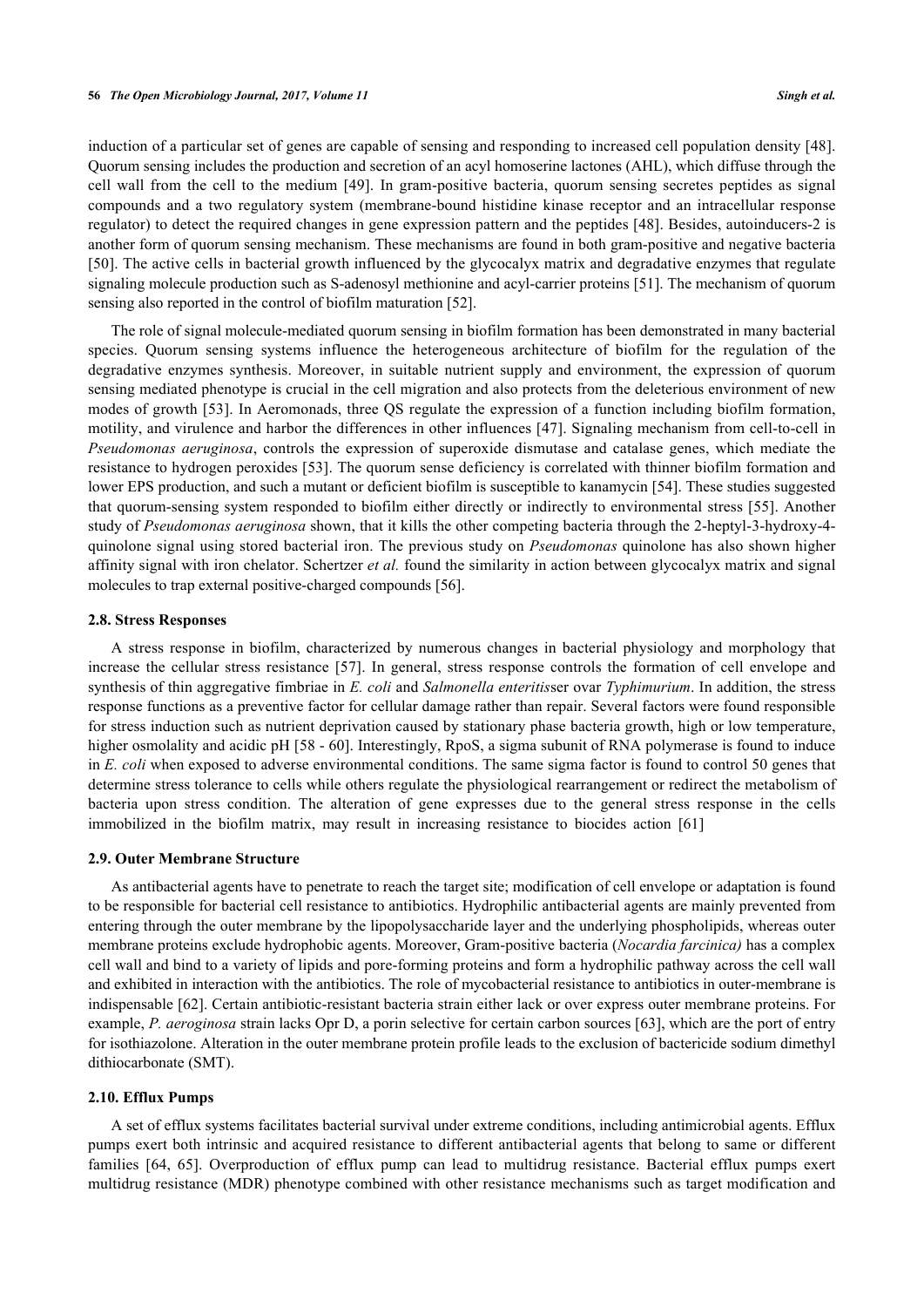antibiotic inactivation [\[66,](#page-8-14) [67](#page-8-15)]. *Acinetobacter baumannii* is a major challenge in the hospital, which is reported in multidrug resistance, that persists in the environment, and forms a biofilm on wound surface [\[68\]](#page-8-16). Besides, grampositive bacteria (*Bacillus subtitles, L. lactic, S. aureus* and *etc*.) also causes severe human infections due to resistance behavior towards antimicrobial agents [[69\]](#page-8-17). These possess multiple drug resistance mechanisms and transport multiple unrelated compounds that result a multidrug resistance (MDR) phenotype. In several pathogenic bacteria such as *Escherichia coli (E. coli)*, *Enterobacteraerogenes* and *Klebsiella pneumonia,* the efflux pump slows down the penetration of hydrophilic solutes that decrease the transmembrane diffusion of lipophilic solutes by down-regulating the 'porin' production [\[70,](#page-8-18) [71](#page-8-19)]. Several studies have reported the localization of the efflux pump-encoding genes on either chromosome of plasmids exerting resistance to various antibiotics as well as biocides, dyes, and detergents [[72\]](#page-9-0).

Five different classes of bacterial efflux pumps have been identified such as the major facilitator superfamily (MF), the resistance-nodulation-division family (RND), the small multidrug resistance family (SMR), the ATP-binding cassette family (ABC) and the multidrug and toxic compound extrusion family (MATE) [[73](#page-9-1)]. To drive antimicrobial agent efflux, the ABC family system hydrolyses ATP, whereas the MF family, MATE family, and the RND family functions as secondary transporters, catalyzing drug ion antiproton (H+ or Na+) [\[74\]](#page-9-2). RND family transporters are the first line of defense in bacteria by serving the target mutation or drug modification.

Exposure of the bacterial biofilm to lower concentrations of antibiotics, such as chloramphenicol and tetracycline and to xenobiotic such as salicylate and chlorinated phenols, induces the expression of multi-drug resistance operons and efflux pumps [\[75](#page-9-3), [76\]](#page-9-4). DNA microarray analysis of mature *Pseudomonas aeruginosa* PA01 biofilm demonstrated that none of the genes encoding the RND efflux system when induced in sessile bacterial population grown in antibiotic-free environments [\[77,](#page-9-5) [78\]](#page-9-6). Similarly, multidrug resistance phenotype in *E. coli* biofilm is regulated by *mar* and *acr*AB encoding genes. Several antibiotics such as penicillin's, cephalosporin's, rifampicin, nalidixic acid and fluoroquinolones and oxidative stress agents up regulate *mar* in planktonic bacteria exerting a resistance phenotype [\[79](#page-9-7)]. In addition, sub-lethal doses of several commonly used medicinally important antibiotics such as tetracycline; chloramphenicol, salicylate and paracetamol can induce *mar* expression level [\[80](#page-9-8), [81](#page-9-9)].

The *acr*AB efflux pump determined the multidrug resistant phenotype of *mar* mutant isolates and also reported as up regulated in *mar* mutants [\[82\]](#page-9-10). Lower susceptibility of *E. coli* biofilm to sub-lethal doses of ciprofloxacin is enhanced through constitutive expressions of acrAB efflux pump. In addition, the stationary phase of bacterial growth is related to the expression of *mar* and its target genes. It was observed that metabolic activity of bacteria was highly suppressed with the higher expression level of *mar* in *E. coli* biofilm. Mutants of *Pseudomonas aeruginosa* with increased expression of efflux pumps play a significant role in decreasing susceptibility of *Pseudomonas aeruginosa* biofilm to antibiotics [[83\]](#page-9-11). The Efflux pumps are the major hurdles in drug discovery and the main player in multidrug resistance of gram-negative bacteria. The recent advances in the understanding of efflux pumps could provide the drug discovery platform in bacteria [[84\]](#page-9-12).

## **CONCLUSION AND FUTURE PROSPECTS**

Several factors contribute to being the development of resistance to bacteria in biofilms and varied among microorganisms (Fig. **[1](#page-5-8)**). Antibiotics have been widely used at the variable concentration in worldwide that may affect the microbiota, consequences of that alteration of genes, mutation, drug resistance and also human health [\[85\]](#page-9-13). However, Biofilm is more protective and resistance to the action of antibiotics. It is important to remark that surface associated infections (prosthesis, catheters, lung, *etc.*) increased by bacterial colonization and physiological alteration inside biofilm. The device related infections are major hurdles in the treatment of the patient that expose to high tolerance antibiotics. The bacteria originated from biofilm can spread into bloodstream or other infection. Thus, bacteria embedded in a biofilm are able to withstand to antibiobiotics and influence the patient management. Moreover, Grampositive and Gram-negative bacteria form highly tolerant persisters in the biofilms, which inferred the high risk of that infection recurrence during biofilm infections [[86\]](#page-9-14). Intensive research on the regulation of gene expression is currently ongoing that provides recognition and transfer of multidrug efflux proteins.

The increased antibiotic resistance of biofilm is due to (i) limited diffusion of antimicrobial agents through the biofilm matrix, (ii) communication of the antimicrobial agents with the biofilm matrix (polymer and cells), (iii) enzyme-mediated resistance, (iv) levels of metabolic activity inside the biofilm, (v) genetic adaptation, (vi) efflux pumps and (vii) outer membrane structure. The antibiotic resistance is supported due to the transition of the colony from exponential to slow or without growth/persisters phenomena. The Glycocalyx matrix through the efflux system and enzymes, inactivate antimicrobial agents and protect the peripheral region of the biofilm. Interestingly, cells in the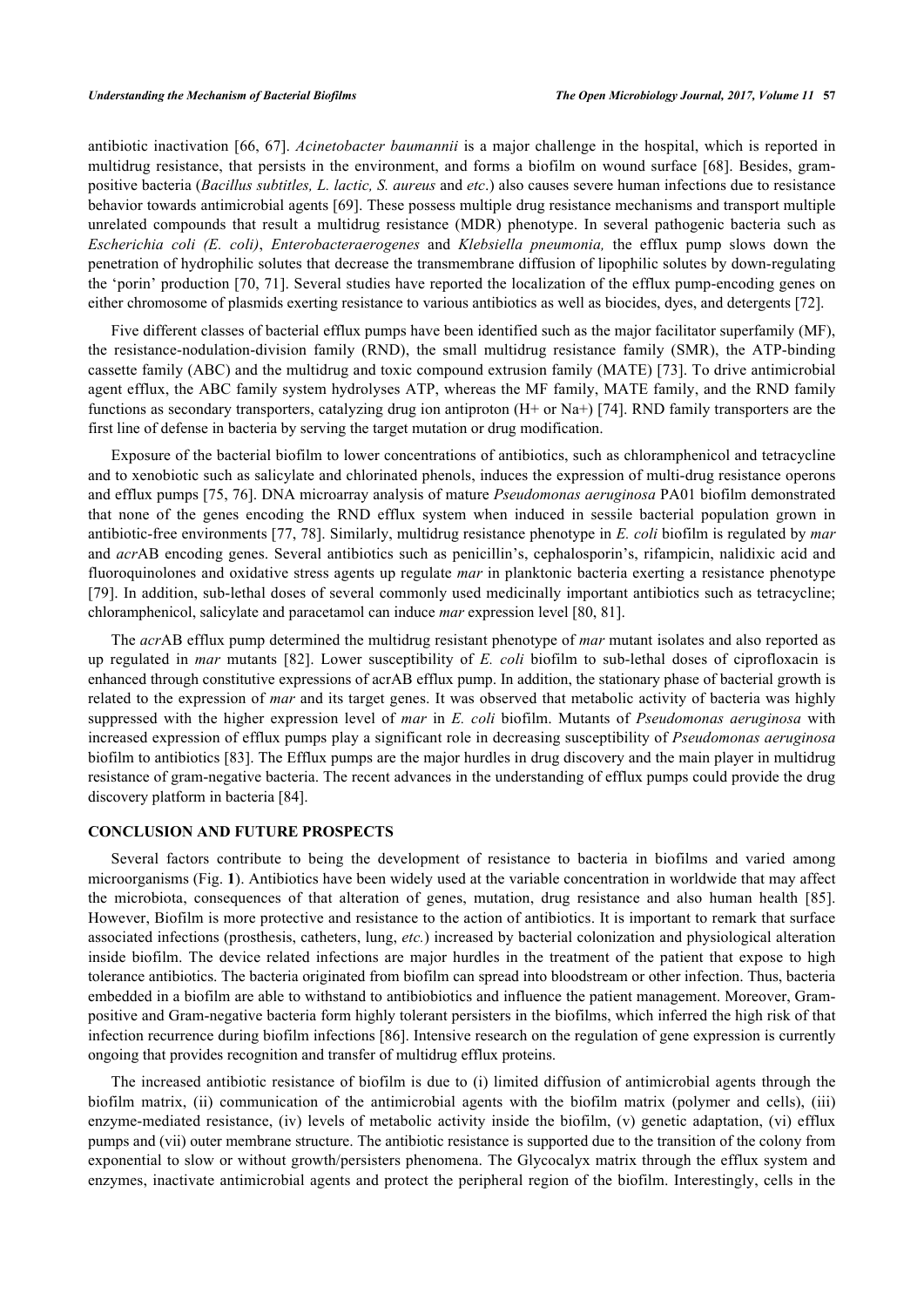<span id="page-5-8"></span>intermediate position of a biofilm, starve for a particular nutrient and slow their growth. The changes at various gene expression levels due to stress response to severe conditions prevent the surface-bound bacteria from cellular damage. A detailed mechanism of biofilm resistance can be investigated by isolating the antibiotic-resistant bacteria occurring in the biofilms. Also, new investigations will improve patient health and survival, the complex interaction between the biofilm communities and the host defense system.



**Fig. (1).** Mechanisms of resistance in bacterial biofilm.

## **CONFLICT OF INTEREST**

The authors confirm that this article content has no conflicts of interest.

## **ACKNOWLEDGEMENTS**

This study was supported in part by the NIH Award Number SC1CA193758 and 5G12MD007602.

## **REFERENCES**

- <span id="page-5-0"></span>[1] Donlan RM. Biofilms: Microbial life on surfaces. Emerg Infect Dis 2002; 8(9): 881-90. [\[http://dx.doi.org/10.3201/eid0809.020063\]](http://dx.doi.org/10.3201/eid0809.020063) [PMID: [12194761](http://www.ncbi.nlm.nih.gov/pubmed/12194761)]
- <span id="page-5-1"></span>[2] Anderl JN, Franklin MJ, Stewart PS. Role of antibiotic penetration limitation in *Klebsiella pneumoniae* biofilm resistance to ampicillin and ciprofloxacin. Antimicrob Agents Chemother 2000; 44(7): 1818-24. [\[http://dx.doi.org/10.1128/AAC.44.7.1818-1824.2000](http://dx.doi.org/10.1128/AAC.44.7.1818-1824.2000)] [PMID: [10858336\]](http://www.ncbi.nlm.nih.gov/pubmed/10858336)
- <span id="page-5-2"></span>[3] Bryers JD. Bacterial biofilms. Curr Opin Biotechnol 1993; 4(2): 197-204. [\[http://dx.doi.org/10.1016/0958-1669\(93\)90125-G](http://dx.doi.org/10.1016/0958-1669(93)90125-G)] [PMID: [7763570\]](http://www.ncbi.nlm.nih.gov/pubmed/7763570)
- <span id="page-5-3"></span>[4] Windler M, Leinweber K, Bartulos CR, Philipp B, Kroth PG. Biofilm and capsule formation of the diatom *Achnanthidium minutissimum* are affected by a bacterium. J Phycol 2015; 51(2): 343-55. [\[http://dx.doi.org/10.1111/jpy.12280](http://dx.doi.org/10.1111/jpy.12280)] [PMID: [26986529\]](http://www.ncbi.nlm.nih.gov/pubmed/26986529)
- <span id="page-5-4"></span>[5] Flemming HC, Wingender J. Relevance of microbial extracellular polymeric substances (EPSs) Part I: Structural and ecological aspects. Water Sci Technol 2001; 43(6): 1-8. [PMID: [11381954\]](http://www.ncbi.nlm.nih.gov/pubmed/11381954)
- <span id="page-5-5"></span>[6] Costerton JW. Structure and plasticity at various organization levels in the bacterial cell. Can J Microbiol 1988; 34(4): 513-21. [\[http://dx.doi.org/10.1139/m88-088\]](http://dx.doi.org/10.1139/m88-088) [PMID: [3052758](http://www.ncbi.nlm.nih.gov/pubmed/3052758)]
- <span id="page-5-6"></span>[7] Peña J, Bargar JR, Sposito G. Role of bacterial biomass in the sorption of Ni by biomass-birnessite assemblages. Environ Sci Technol 2011; 45(17): 7338-44. [\[http://dx.doi.org/10.1021/es201446r](http://dx.doi.org/10.1021/es201446r)] [PMID: [21780745\]](http://www.ncbi.nlm.nih.gov/pubmed/21780745)
- <span id="page-5-7"></span>[8] Sutherland IW. The biofilm matrixan immobilized but dynamic microbial environment. Trends Microbiol 2001; 9(5): 222-7. [\[http://dx.doi.org/10.1016/S0966-842X\(01\)02012-1\]](http://dx.doi.org/10.1016/S0966-842X(01)02012-1) [PMID: [11336839](http://www.ncbi.nlm.nih.gov/pubmed/11336839)]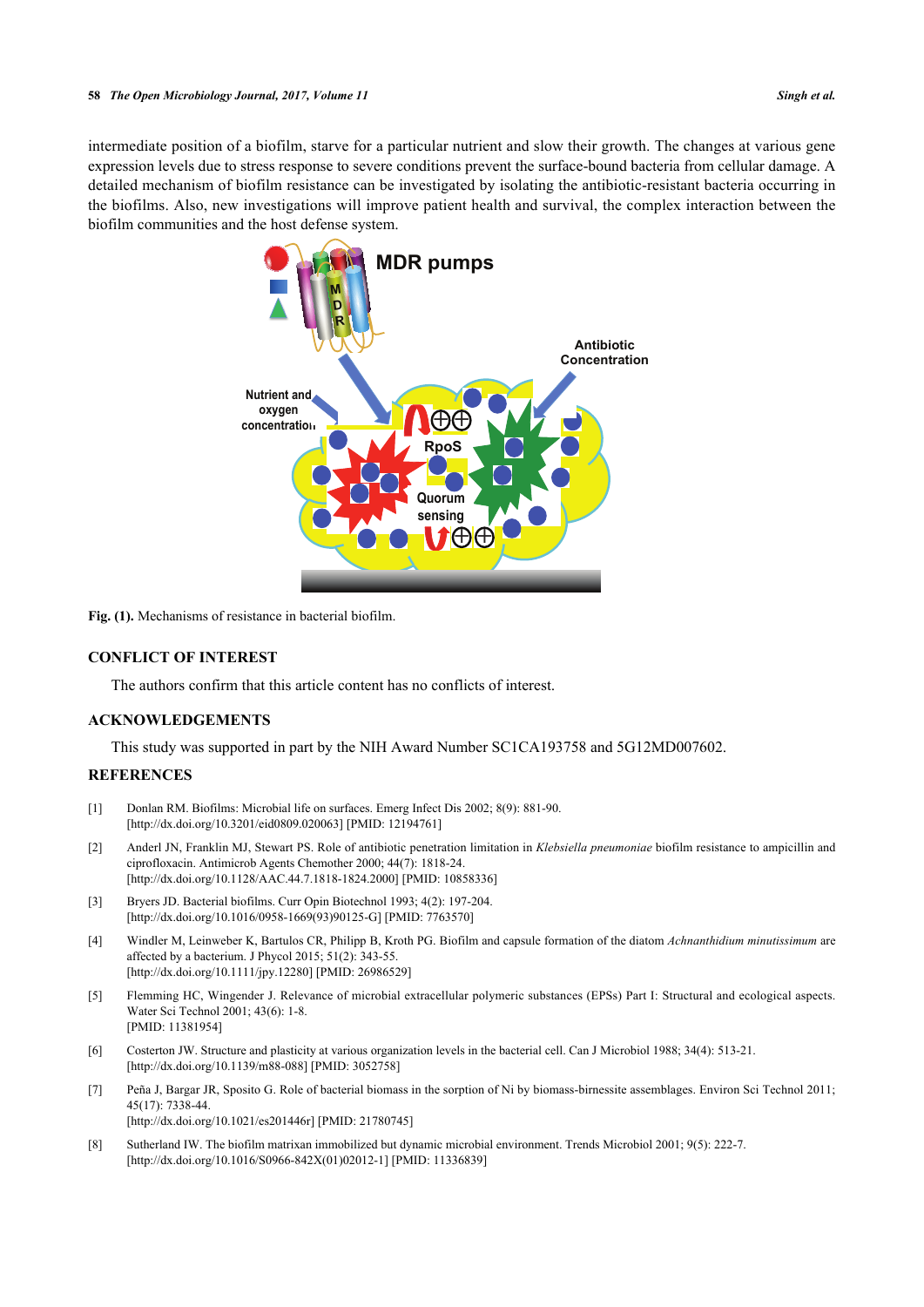- <span id="page-6-0"></span>[9] Anwar H, Dasgupta MK, Costerton JW. Testing the susceptibility of bacteria in biofilms to antibacterial agents. Antimicrob Agents Chemother 1990; 34(11): 2043-6. [\[http://dx.doi.org/10.1128/AAC.34.11.2043\]](http://dx.doi.org/10.1128/AAC.34.11.2043) [PMID: [2073094](http://www.ncbi.nlm.nih.gov/pubmed/2073094)]
- <span id="page-6-1"></span>[10] Sugano M, Morisaki H, Negishi Y, *et al.* Potential effect of cationic liposomes on interactions with oral bacterial cells and biofilms. J Liposome Res 2016; 26(2): 156-62. [PMID: [26152278\]](http://www.ncbi.nlm.nih.gov/pubmed/26152278)
- <span id="page-6-2"></span>[11] Hoyle BD, Jass J, Costerton JW. The biofilm glycocalyx as a resistance factor. J Antimicrob Chemother 1990; 26(1): 1-5. [\[http://dx.doi.org/10.1093/jac/26.1.1](http://dx.doi.org/10.1093/jac/26.1.1)] [PMID: [2211430\]](http://www.ncbi.nlm.nih.gov/pubmed/2211430)
- <span id="page-6-3"></span>[12] Arciola CR, Campoccia D, Speziale P, Montanaro L, Costerton JW. Biofilm formation in *Staphylococcus* implant infections. A review of molecular mechanisms and implications for biofilm-resistant materials. Biomaterials 2012; 33(26): 5967-82. [\[http://dx.doi.org/10.1016/j.biomaterials.2012.05.031\]](http://dx.doi.org/10.1016/j.biomaterials.2012.05.031) [PMID: [22695065](http://www.ncbi.nlm.nih.gov/pubmed/22695065)]
- <span id="page-6-4"></span>[13] Brown SM, Howell ML, Vasil ML, Anderson AJ, Hassett DJ. Cloning and characterization of the katB gene of *Pseudomonas aeruginosa* encoding a hydrogen peroxide-inducible catalase: purification of KatB, cellular localization, and demonstration that it is essential for optimal resistance to hydrogen peroxide. J Bacteriol 1995; 177(22): 6536-44. [\[http://dx.doi.org/10.1128/jb.177.22.6536-6544.1995\]](http://dx.doi.org/10.1128/jb.177.22.6536-6544.1995) [PMID: [7592431](http://www.ncbi.nlm.nih.gov/pubmed/7592431)]
- <span id="page-6-5"></span>[14] Kümmerle N, Feucht HH, Kaulfers PM. Plasmid-mediated formaldehyde resistance in *Escherichia coli*: characterization of resistance gene. Antimicrob Agents Chemother 1996; 40(10): 2276-9. [PMID: [8891129\]](http://www.ncbi.nlm.nih.gov/pubmed/8891129)
- <span id="page-6-6"></span>[15] Ryall B, Eydallin G, Ferenci T. Culture history and population heterogeneity as determinants of bacterial adaptation: the adaptomics of a single environmental transition. Microbiol Mol Biol Rev 2012; 76(3): 597-625. [\[http://dx.doi.org/10.1128/MMBR.05028-11](http://dx.doi.org/10.1128/MMBR.05028-11)] [PMID: [22933562\]](http://www.ncbi.nlm.nih.gov/pubmed/22933562)
- <span id="page-6-7"></span>[16] Stewart PS. Diffusion in biofilms. J Bacteriol 2003; 185(5): 1485-91. [\[http://dx.doi.org/10.1128/JB.185.5.1485-1491.2003\]](http://dx.doi.org/10.1128/JB.185.5.1485-1491.2003) [PMID: [12591863](http://www.ncbi.nlm.nih.gov/pubmed/12591863)]
- <span id="page-6-8"></span>[17] Kolek J, Branska B, Drahokoupil M, Patakova P, Melzoch K. Evaluation of viability, metabolic activity and spore quantity in clostridial cultures during ABE fermentation. FEMS Microbiol Lett 2016; 363(6): fnw031. [\[http://dx.doi.org/10.1093/femsle/fnw031\]](http://dx.doi.org/10.1093/femsle/fnw031) [PMID: [26862145](http://www.ncbi.nlm.nih.gov/pubmed/26862145)]
- <span id="page-6-9"></span>[18] Wentland EJ, Stewart PS, Huang CT, McFeters GA. Spatial variations in growth rate within *Klebsiella pneumoniae* colonies and biofilm. Biotechnol Prog 1996; 12(3): 316-21. [\[http://dx.doi.org/10.1021/bp9600243\]](http://dx.doi.org/10.1021/bp9600243) [PMID: [8652119](http://www.ncbi.nlm.nih.gov/pubmed/8652119)]
- <span id="page-6-10"></span>[19] Poulsen LK, Ballard G, Stahl DA. Use of rRNA fluorescence in situ hybridization for measuring the activity of single cells in young and established biofilms. Appl Environ Microbiol 1993; 59(5): 1354-60. [PMID: [7685999\]](http://www.ncbi.nlm.nih.gov/pubmed/7685999)
- <span id="page-6-11"></span>[20] Mitchison JM. Enzyme synthesis in synchronous cultures. Science 1969; 165(3894): 657-63. [\[http://dx.doi.org/10.1126/science.165.3894.657](http://dx.doi.org/10.1126/science.165.3894.657)] [PMID: [4893637\]](http://www.ncbi.nlm.nih.gov/pubmed/4893637)
- <span id="page-6-12"></span>[21] Sternberg C, Christensen BB, Johansen T, *et al.* Distribution of bacterial growth activity in flow-chamber biofilms. Appl Environ Microbiol 1999; 65(9): 4108-17. [PMID: [10473423\]](http://www.ncbi.nlm.nih.gov/pubmed/10473423)
- <span id="page-6-13"></span>[22] Gilbert P, Maira-Litran T, McBain AJ, Rickard AH, Whyte FW. The physiology and collective recalcitrance of microbial biofilm communities. Adv Microb Physiol 2002; 46: 202-56. [\[http://dx.doi.org/10.1016/S0065-2911\(02\)46005-5\]](http://dx.doi.org/10.1016/S0065-2911(02)46005-5) [PMID: [12073654](http://www.ncbi.nlm.nih.gov/pubmed/12073654)]
- <span id="page-6-14"></span>[23] Betzner AS, Ferreira LC, Höltje JV, Keck W. Control of the activity of the soluble lytic transglycosylase by the stringent response in *Escherichia coli*. FEMS Microbiol Lett 1990; 55(1-2): 161-4. [\[http://dx.doi.org/10.1111/j.1574-6968.1990.tb13855.x\]](http://dx.doi.org/10.1111/j.1574-6968.1990.tb13855.x) [PMID: [1970319](http://www.ncbi.nlm.nih.gov/pubmed/1970319)]
- <span id="page-6-15"></span>[24] Shigeta M, Komatsuzawa H, Sugai M, Suginaka H, Usui T. Effect of the growth rate of *Pseudomonas aeruginosa* biofilms on the susceptibility to antimicrobial agents. Chemotherapy 1997; 43(2): 137-41. [\[http://dx.doi.org/10.1159/000239548\]](http://dx.doi.org/10.1159/000239548) [PMID: [9084923](http://www.ncbi.nlm.nih.gov/pubmed/9084923)]
- <span id="page-6-16"></span>[25] Walters MC III, Roe F, Bugnicourt A, Franklin MJ, Stewart PS. Contributions of antibiotic penetration, oxygen limitation, and low metabolic activity to tolerance of *Pseudomonas aeruginosa* biofilms to ciprofloxacin and tobramycin. Antimicrob Agents Chemother 2003; 47(1): 317-23. [\[http://dx.doi.org/10.1128/AAC.47.1.317-323.2003](http://dx.doi.org/10.1128/AAC.47.1.317-323.2003)] [PMID: [12499208\]](http://www.ncbi.nlm.nih.gov/pubmed/12499208)
- <span id="page-6-17"></span>[26] Tresse O, Jouenne T, Junter GA. The role of oxygen limitation in the resistance of agar-entrapped, sessile-like *Escherichia coli* to aminoglycoside and beta-lactam antibiotics. J Antimicrob Chemother 1995; 36(3): 521-6. [\[http://dx.doi.org/10.1093/jac/36.3.521](http://dx.doi.org/10.1093/jac/36.3.521)] [PMID: [8830016\]](http://www.ncbi.nlm.nih.gov/pubmed/8830016)
- <span id="page-6-18"></span>[27] Shan Y, Brown Gandt A, Rowe SE, Deisinger JP, Conlon BP, Lewis K. ATP-dependent persister formation in *Escherichia coli*. MBio 2017; 8(1): e02267-16. [\[http://dx.doi.org/10.1128/mBio.02267-16](http://dx.doi.org/10.1128/mBio.02267-16)] [PMID: [28174313\]](http://www.ncbi.nlm.nih.gov/pubmed/28174313)
- <span id="page-6-19"></span>[28] Lewis K. Persister cells and the riddle of biofilm survival. Biochemistry (Mosc) 2005; 70(2): 267-74.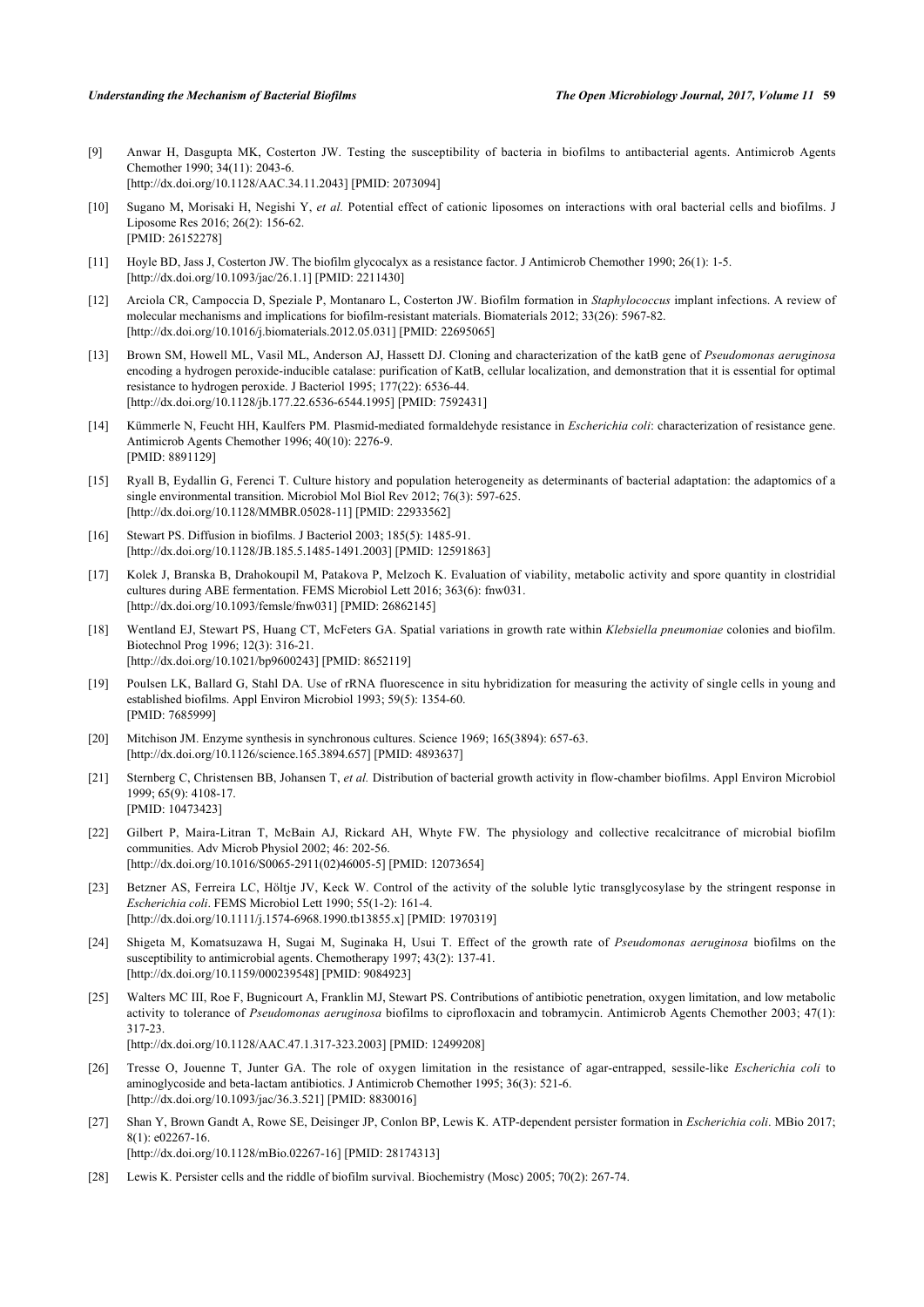[\[http://dx.doi.org/10.1007/s10541-005-0111-6\]](http://dx.doi.org/10.1007/s10541-005-0111-6) [PMID: [15807669](http://www.ncbi.nlm.nih.gov/pubmed/15807669)]

- <span id="page-7-0"></span>[29] Brooun A, Liu S, Lewis K. A dose-response study of antibiotic resistance in *Pseudomonas aeruginosa* biofilms. Antimicrob Agents Chemother 2000; 44(3): 640-6. [\[http://dx.doi.org/10.1128/AAC.44.3.640-646.2000](http://dx.doi.org/10.1128/AAC.44.3.640-646.2000)] [PMID: [10681331\]](http://www.ncbi.nlm.nih.gov/pubmed/10681331)
- <span id="page-7-1"></span>[30] del Pozo JL, Patel R. The challenge of treating biofilm-associated bacterial infections. Clin Pharmacol Ther 2007; 82(2): 204-9. [\[http://dx.doi.org/10.1038/sj.clpt.6100247](http://dx.doi.org/10.1038/sj.clpt.6100247)] [PMID: [17538551\]](http://www.ncbi.nlm.nih.gov/pubmed/17538551)
- <span id="page-7-2"></span>[31] Lewis K. Programmed death in bacteria. Microbiol Mol Biol Rev 2000; 64(3): 503-14. [\[http://dx.doi.org/10.1128/MMBR.64.3.503-514.2000](http://dx.doi.org/10.1128/MMBR.64.3.503-514.2000)] [PMID: [10974124\]](http://www.ncbi.nlm.nih.gov/pubmed/10974124)
- <span id="page-7-3"></span>[32] Lewis K. Persister cells, dormancy and infectious disease. Nat Rev Microbiol 2007; 5(1): 48-56. [\[http://dx.doi.org/10.1038/nrmicro1557](http://dx.doi.org/10.1038/nrmicro1557)] [PMID: [17143318\]](http://www.ncbi.nlm.nih.gov/pubmed/17143318)
- <span id="page-7-4"></span>[33] Keren I, Shah D, Spoering A, Kaldalu N, Lewis K. Specialized persister cells and the mechanism of multidrug tolerance in *Escherichia coli*. J Bacteriol 2004; 186(24): 8172-80. [\[http://dx.doi.org/10.1128/JB.186.24.8172-8180.2004\]](http://dx.doi.org/10.1128/JB.186.24.8172-8180.2004) [PMID: [15576765](http://www.ncbi.nlm.nih.gov/pubmed/15576765)]
- <span id="page-7-5"></span>[34] Falla TJ, Chopra I. Joint tolerance to beta-lactam and fluoroquinolone antibiotics in *Escherichia coli* results from overexpression of hipA. Antimicrob Agents Chemother 1998; 42(12): 3282-4. [PMID: [9835528\]](http://www.ncbi.nlm.nih.gov/pubmed/9835528)
- <span id="page-7-6"></span>[35] Keren I, Kaldalu N, Spoering A, Wang Y, Lewis K. Persister cells and tolerance to antimicrobials. FEMS Microbiol Lett 2004; 230(1): 13-8. [\[http://dx.doi.org/10.1016/S0378-1097\(03\)00856-5\]](http://dx.doi.org/10.1016/S0378-1097(03)00856-5) [PMID: [14734160](http://www.ncbi.nlm.nih.gov/pubmed/14734160)]
- <span id="page-7-7"></span>[36] Shockman GD, Daneo-Moore L, Kariyama R, Massidda O. Bacterial walls, peptidoglycan hydrolases, autolysins, and autolysis. Microb Drug Resist 1996; 2(1): 95-8. [\[http://dx.doi.org/10.1089/mdr.1996.2.95\]](http://dx.doi.org/10.1089/mdr.1996.2.95) [PMID: [9158729](http://www.ncbi.nlm.nih.gov/pubmed/9158729)]
- <span id="page-7-8"></span>[37] Gilbert P, Allison DG, Evans DJ, Handley PS, Brown MR. Growth rate control of adherent bacterial populations. Appl Environ Microbiol  $1989 \cdot 55(5) \cdot 1308 - 11$ [PMID: [2667465\]](http://www.ncbi.nlm.nih.gov/pubmed/2667465)
- <span id="page-7-9"></span>[38] Brown MR, Allison DG, Gilbert P. Resistance of bacterial biofilms to antibiotics: A growth-rate related effect? J Antimicrob Chemother 1988; 22(6): 777-80. [\[http://dx.doi.org/10.1093/jac/22.6.777](http://dx.doi.org/10.1093/jac/22.6.777)] [PMID: [3072331\]](http://www.ncbi.nlm.nih.gov/pubmed/3072331)
- <span id="page-7-10"></span>[39] Gefen O, Chekol B, Strahilevitz J, Balaban NQ. TDtest: easy detection of bacterial tolerance and persistence in clinical isolates by a modified disk-diffusion assay. Sci Rep 2017; 7: 41284. [\[http://dx.doi.org/10.1038/srep41284](http://dx.doi.org/10.1038/srep41284)] [PMID: [28145464\]](http://www.ncbi.nlm.nih.gov/pubmed/28145464)
- <span id="page-7-11"></span>[40] Joo H S, Otto M. Mechanisms of resistance to antimicrobial peptides in staphylococci. Biochim Biophys Acta 2015; 1848(11 Pt B): 3055-61. [\[http://dx.doi.org/10.1016/j.bbamem.2015.02.009\]](http://dx.doi.org/10.1016/j.bbamem.2015.02.009)
- <span id="page-7-12"></span>[41] Vlková B, Szemes T, Minárik G, *et al.* Food-borne enterococci and their resistance to oxidative stress. J Microbiol 2011; 49(4): 657-62. [\[http://dx.doi.org/10.1007/s12275-011-0296-x\]](http://dx.doi.org/10.1007/s12275-011-0296-x) [PMID: [21887651](http://www.ncbi.nlm.nih.gov/pubmed/21887651)]
- <span id="page-7-13"></span>[42] Maira-Litrán T, Allison DG, Gilbert P. An evaluation of the potential of the multiple antibiotic resistance operon (mar) and the multidrug efflux pump acrAB to moderate resistance towards ciprofloxacin in *Escherichia coli* biofilms. J Antimicrob Chemother 2000; 45(6): 789-95. [\[http://dx.doi.org/10.1093/jac/45.6.789](http://dx.doi.org/10.1093/jac/45.6.789)] [PMID: [10837431\]](http://www.ncbi.nlm.nih.gov/pubmed/10837431)
- <span id="page-7-14"></span>[43] Farr SB, Kogoma T. Oxidative stress responses in *Escherichia coli* and *Salmonella typhimurium*. Microbiol Rev 1991; 55(4): 561-85. [PMID: [1779927\]](http://www.ncbi.nlm.nih.gov/pubmed/1779927)
- <span id="page-7-15"></span>[44] Williams P, Winzer K, Chan WC, Cámara M. Look whos talking: communication and quorum sensing in the bacterial world. Philos Trans R Soc Lond B Biol Sci 2007; 362(1483): 1119-34. [\[http://dx.doi.org/10.1098/rstb.2007.2039\]](http://dx.doi.org/10.1098/rstb.2007.2039) [PMID: [17360280](http://www.ncbi.nlm.nih.gov/pubmed/17360280)]
- <span id="page-7-16"></span>[45] Sgaragli G, Frosini M. Human Tuberculosis II. *M. tuberculosis* mechanisms of genetic and phenotypic resistance to anti-tuberculosis drugs. Curr Med Chem 2016; 23(12): 1186-216. [\[http://dx.doi.org/10.2174/0929867323666160405112820\]](http://dx.doi.org/10.2174/0929867323666160405112820) [PMID: [27048337](http://www.ncbi.nlm.nih.gov/pubmed/27048337)]
- <span id="page-7-17"></span>[46] Suntharalingam P, Cvitkovitch DG. Quorum sensing in streptococcal biofilm formation. Trends Microbiol 2005; 13(1): 3-6. [\[http://dx.doi.org/10.1016/j.tim.2004.11.009\]](http://dx.doi.org/10.1016/j.tim.2004.11.009) [PMID: [15639624](http://www.ncbi.nlm.nih.gov/pubmed/15639624)]
- <span id="page-7-18"></span>[47] Talagrand-Reboul E, Jumas-Bilak E, Lamy B. The social life of aeromonas through biofilm and quorum sensing systems. Front Microbiol 2017; 8: 37. [\[http://dx.doi.org/10.3389/fmicb.2017.00037](http://dx.doi.org/10.3389/fmicb.2017.00037)] [PMID: [28163702](http://www.ncbi.nlm.nih.gov/pubmed/28163702)]
- <span id="page-7-19"></span>[48] Platt TG, Fuqua C. Whats in a name? The semantics of quorum sensing. Trends Microbiol 2010; 18(9): 383-7. [\[http://dx.doi.org/10.1016/j.tim.2010.05.003\]](http://dx.doi.org/10.1016/j.tim.2010.05.003) [PMID: [20573513](http://www.ncbi.nlm.nih.gov/pubmed/20573513)]
- <span id="page-7-20"></span>[49] Newton JA, Fray RG. Integration of environmental and host-derived signals with quorum sensing during plant-microbe interactions. Cell Microbiol 2004; 6(3): 213-24. [\[http://dx.doi.org/10.1111/j.1462-5822.2004.00362.x\]](http://dx.doi.org/10.1111/j.1462-5822.2004.00362.x) [PMID: [14764105](http://www.ncbi.nlm.nih.gov/pubmed/14764105)]
- <span id="page-7-21"></span>[50] Parsek MR, Val DL, Hanzelka BL, Cronan JE Jr, Greenberg EP. Acyl homoserine-lactone quorum-sensing signal generation. Proc Natl Acad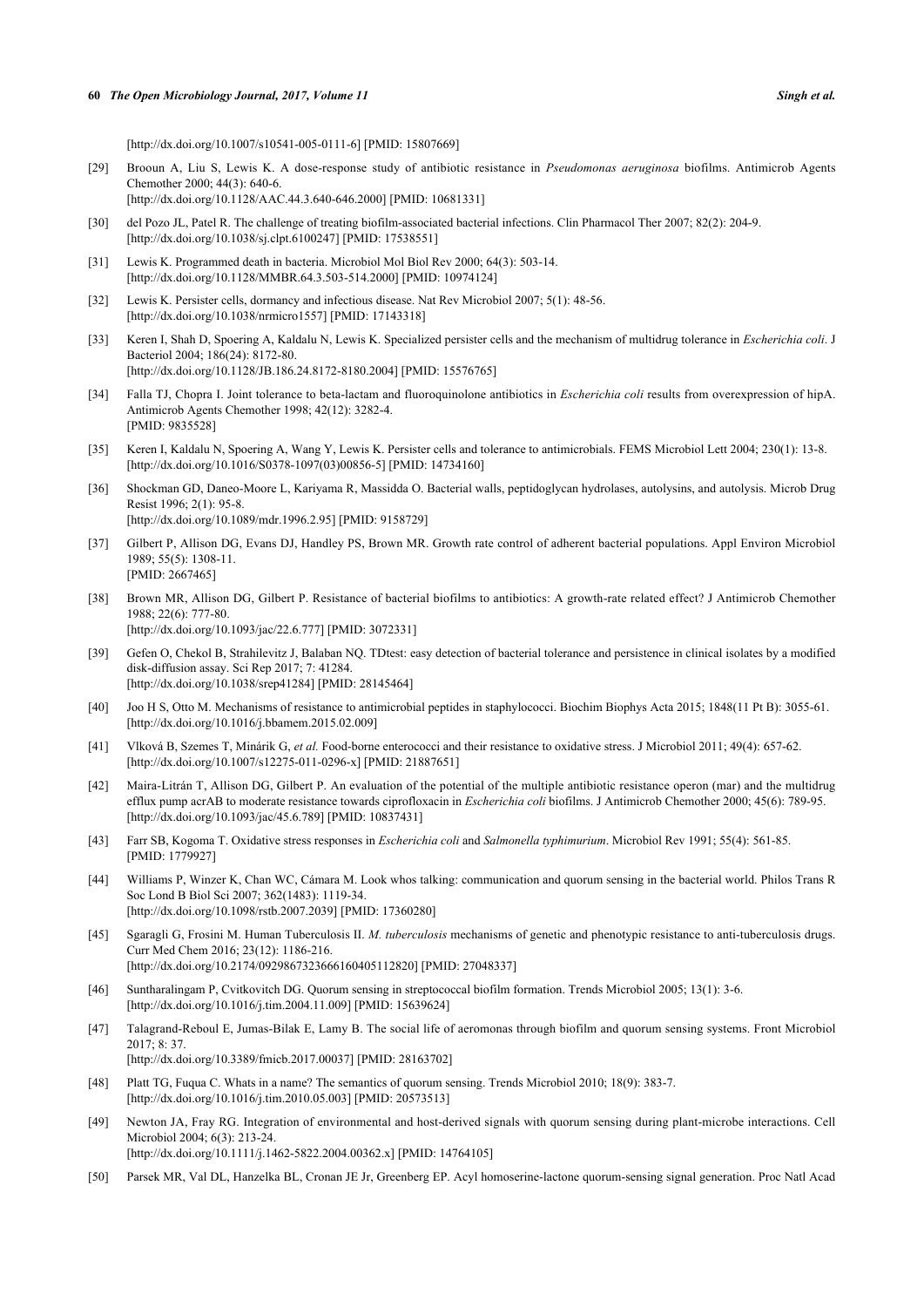Sci USA 1999; 96(8): 4360-5. [\[http://dx.doi.org/10.1073/pnas.96.8.4360](http://dx.doi.org/10.1073/pnas.96.8.4360)] [PMID: [10200267](http://www.ncbi.nlm.nih.gov/pubmed/10200267)]

- <span id="page-8-0"></span>[51] Watnick P, Kolter R. Biofilm, city of microbes. J Bacteriol 2000; 182(10): 2675-9. [\[http://dx.doi.org/10.1128/JB.182.10.2675-2679.2000\]](http://dx.doi.org/10.1128/JB.182.10.2675-2679.2000) [PMID: [10781532](http://www.ncbi.nlm.nih.gov/pubmed/10781532)]
- <span id="page-8-1"></span>[52] Abee T, Kovács AT, Kuipers OP, van der Veen S. Biofilm formation and dispersal in Gram-positive bacteria. Curr Opin Biotechnol 2011; 22(2): 172-9. [\[http://dx.doi.org/10.1016/j.copbio.2010.10.016\]](http://dx.doi.org/10.1016/j.copbio.2010.10.016) [PMID: [21109420](http://www.ncbi.nlm.nih.gov/pubmed/21109420)]
- <span id="page-8-2"></span>[53] Hassett DJ, Ma JF, Elkins JG, *et al.* Quorum sensing in *Pseudomonas aeruginosa* controls expression of catalase and superoxide dismutase genes and mediates biofilm susceptibility to hydrogen peroxide. Mol Microbiol 1999; 34(5): 1082-93. [\[http://dx.doi.org/10.1046/j.1365-2958.1999.01672.x\]](http://dx.doi.org/10.1046/j.1365-2958.1999.01672.x) [PMID: [10594832](http://www.ncbi.nlm.nih.gov/pubmed/10594832)]
- <span id="page-8-3"></span>[54] Shih PC, Huang CT. Effects of quorum-sensing deficiency on *Pseudomonas aeruginosa* biofilm formation and antibiotic resistance. J Antimicrob Chemother 2002; 49(2): 309-14. [\[http://dx.doi.org/10.1093/jac/49.2.309](http://dx.doi.org/10.1093/jac/49.2.309)] [PMID: [11815572\]](http://www.ncbi.nlm.nih.gov/pubmed/11815572)
- <span id="page-8-4"></span>[55] Weinberg ED. Iron availability and infection. Biochim Biophys Acta 2009; 1790(7): 600-5. [\[http://dx.doi.org/10.1016/j.bbagen.2008.07.002](http://dx.doi.org/10.1016/j.bbagen.2008.07.002)] [PMID: [18675317\]](http://www.ncbi.nlm.nih.gov/pubmed/18675317)
- <span id="page-8-5"></span>[56] Schertzer JW, Boulette ML, Whiteley M. More than a signal: non-signaling properties of quorum sensing molecules. Trends Microbiol 2009; 17(5): 189-95. [\[http://dx.doi.org/10.1016/j.tim.2009.02.001\]](http://dx.doi.org/10.1016/j.tim.2009.02.001) [PMID: [19375323](http://www.ncbi.nlm.nih.gov/pubmed/19375323)]
- <span id="page-8-6"></span>[57] Lee S, Hinz A, Bauerle E, et al. Targeting a bacterial stress response to enhance antibiotic action. Proc Natl Acad Sci USA 2009; 106(34): 14570-5. [\[http://dx.doi.org/10.1073/pnas.0903619106](http://dx.doi.org/10.1073/pnas.0903619106)] [PMID: [19706543](http://www.ncbi.nlm.nih.gov/pubmed/19706543)]
- <span id="page-8-7"></span>[58] Lee IS, Lin J, Hall HK, Bearson B, Foster JW. The stationary-phase sigma factor sigma S (RpoS) is required for a sustained acid tolerance response in virulent *Salmonella typhimurium*. Mol Microbiol 1995; 17(1): 155-67. [\[http://dx.doi.org/10.1111/j.1365-2958.1995.mmi\\_17010155.x](http://dx.doi.org/10.1111/j.1365-2958.1995.mmi_17010155.x)] [PMID: [7476202\]](http://www.ncbi.nlm.nih.gov/pubmed/7476202)
- [59] Xu KD, Franklin MJ, Park CH, McFeters GA, Stewart PS. Gene expression and protein levels of the stationary phase sigma factor, RpoS, in continuously-fed *Pseudomonas aeruginosa* biofilms. FEMS Microbiol Lett 2001; 199(1): 67-71. [\[http://dx.doi.org/10.1111/j.1574-6968.2001.tb10652.x\]](http://dx.doi.org/10.1111/j.1574-6968.2001.tb10652.x) [PMID: [11356569](http://www.ncbi.nlm.nih.gov/pubmed/11356569)]
- <span id="page-8-8"></span>[60] Brown MR, Barker J. Unexplored reservoirs of pathogenic bacteria: protozoa and biofilms. Trends Microbiol 1999; 7(1): 46-50. [\[http://dx.doi.org/10.1016/S0966-842X\(98\)01425-5\]](http://dx.doi.org/10.1016/S0966-842X(98)01425-5) [PMID: [10068997](http://www.ncbi.nlm.nih.gov/pubmed/10068997)]
- <span id="page-8-9"></span>[61] Drenkard E. Antimicrobial resistance of *Pseudomonas aeruginosa* biofilms. Microbes Infect 2003; 5(13): 1213-9. [\[http://dx.doi.org/10.1016/j.micinf.2003.08.009\]](http://dx.doi.org/10.1016/j.micinf.2003.08.009) [PMID: [14623017](http://www.ncbi.nlm.nih.gov/pubmed/14623017)]
- <span id="page-8-10"></span>[62] Singh PR, Bajaj H, Benz R, Winterhalter M, Mahendran KR. Transport across the outer membrane porin of mycolic acid containing actinomycetales: *Nocardia farcinica*. Biochim Biophys Acta 2015; 1848(2): 654-61. [\[http://dx.doi.org/10.1016/j.bbamem.2014.11.020\]](http://dx.doi.org/10.1016/j.bbamem.2014.11.020) [PMID: [25462168](http://www.ncbi.nlm.nih.gov/pubmed/25462168)]
- <span id="page-8-11"></span>[63] Brözel VS, Cloete TE. Resistance of *Pseudomonas aeruginosa* to isothiazolone. J Appl Bacteriol 1994; 76(6): 576-82. [\[http://dx.doi.org/10.1111/j.1365-2672.1994.tb01655.x\]](http://dx.doi.org/10.1111/j.1365-2672.1994.tb01655.x) [PMID: [8027006](http://www.ncbi.nlm.nih.gov/pubmed/8027006)]
- <span id="page-8-12"></span>[64] Hogan D, Kolter R. Why are bacteria refractory to antimicrobials? Curr Opin Microbiol 2002; 5(5): 472-7. [\[http://dx.doi.org/10.1016/S1369-5274\(02\)00357-0\]](http://dx.doi.org/10.1016/S1369-5274(02)00357-0) [PMID: [12354553](http://www.ncbi.nlm.nih.gov/pubmed/12354553)]
- <span id="page-8-13"></span>[65] Liaw SJ, Lee YL, Hsueh PR. Multidrug resistance in clinical isolates of *Stenotrophomonas maltophilia*: roles of integrons, efflux pumps, phosphoglucomutase (SpgM), and melanin and biofilm formation. Int J Antimicrob Agents 2010; 35(2): 126-30. [\[http://dx.doi.org/10.1016/j.ijantimicag.2009.09.015](http://dx.doi.org/10.1016/j.ijantimicag.2009.09.015)] [PMID: [19926255\]](http://www.ncbi.nlm.nih.gov/pubmed/19926255)
- <span id="page-8-14"></span>[66] Davin-Regli A, Bolla JM, James CE, *et al.* Membrane permeability and regulation of drug influx and efflux in enterobacterial pathogens. Curr Drug Targets 2008; 9(9): 750-9. [\[http://dx.doi.org/10.2174/138945008785747824\]](http://dx.doi.org/10.2174/138945008785747824) [PMID: [18781921](http://www.ncbi.nlm.nih.gov/pubmed/18781921)]
- <span id="page-8-15"></span>[67] Bolla JM, Alibert-Franco S, Handzlik J, *et al.* Strategies for bypassing the membrane barrier in multidrug resistant Gram-negative bacteria. FEBS Lett 2011; 585(11): 1682-90. [\[http://dx.doi.org/10.1016/j.febslet.2011.04.054](http://dx.doi.org/10.1016/j.febslet.2011.04.054)] [PMID: [21549704\]](http://www.ncbi.nlm.nih.gov/pubmed/21549704)
- <span id="page-8-16"></span>[68] Richmond GE, Evans LP, Anderson MJ, *et al.* The *Acinetobacter baumannii* two-component system AdeRS regulates genes required for multidrug efflux, biofilm formation, and virulence in a strain-specific manner. MBio 2016; 7(2): e00430-16. [\[http://dx.doi.org/10.1128/mBio.00430-16](http://dx.doi.org/10.1128/mBio.00430-16)] [PMID: [27094331\]](http://www.ncbi.nlm.nih.gov/pubmed/27094331)
- <span id="page-8-17"></span>[69] Schindler BD, Kaatz GW. Multidrug efflux pumps of Gram-positive bacteria. Drug Resist Updat 2016; 27: 1-13. [\[http://dx.doi.org/10.1016/j.drup.2016.04.003\]](http://dx.doi.org/10.1016/j.drup.2016.04.003) [PMID: [27449594](http://www.ncbi.nlm.nih.gov/pubmed/27449594)]
- <span id="page-8-18"></span>[70] Li XZ, Nikaido H. Efflux-mediated drug resistance in bacteria. Drugs 2004; 64(2): 159-204. [\[http://dx.doi.org/10.2165/00003495-200464020-00004](http://dx.doi.org/10.2165/00003495-200464020-00004)] [PMID: [14717618\]](http://www.ncbi.nlm.nih.gov/pubmed/14717618)
- <span id="page-8-19"></span>[71] Pagès JM, James CE, Winterhalter M. The porin and the permeating antibiotic: a selective diffusion barrier in Gram-negative bacteria. Nat Rev Microbiol 2008; 6(12): 893-903. [\[http://dx.doi.org/10.1038/nrmicro1994](http://dx.doi.org/10.1038/nrmicro1994)] [PMID: [18997824\]](http://www.ncbi.nlm.nih.gov/pubmed/18997824)